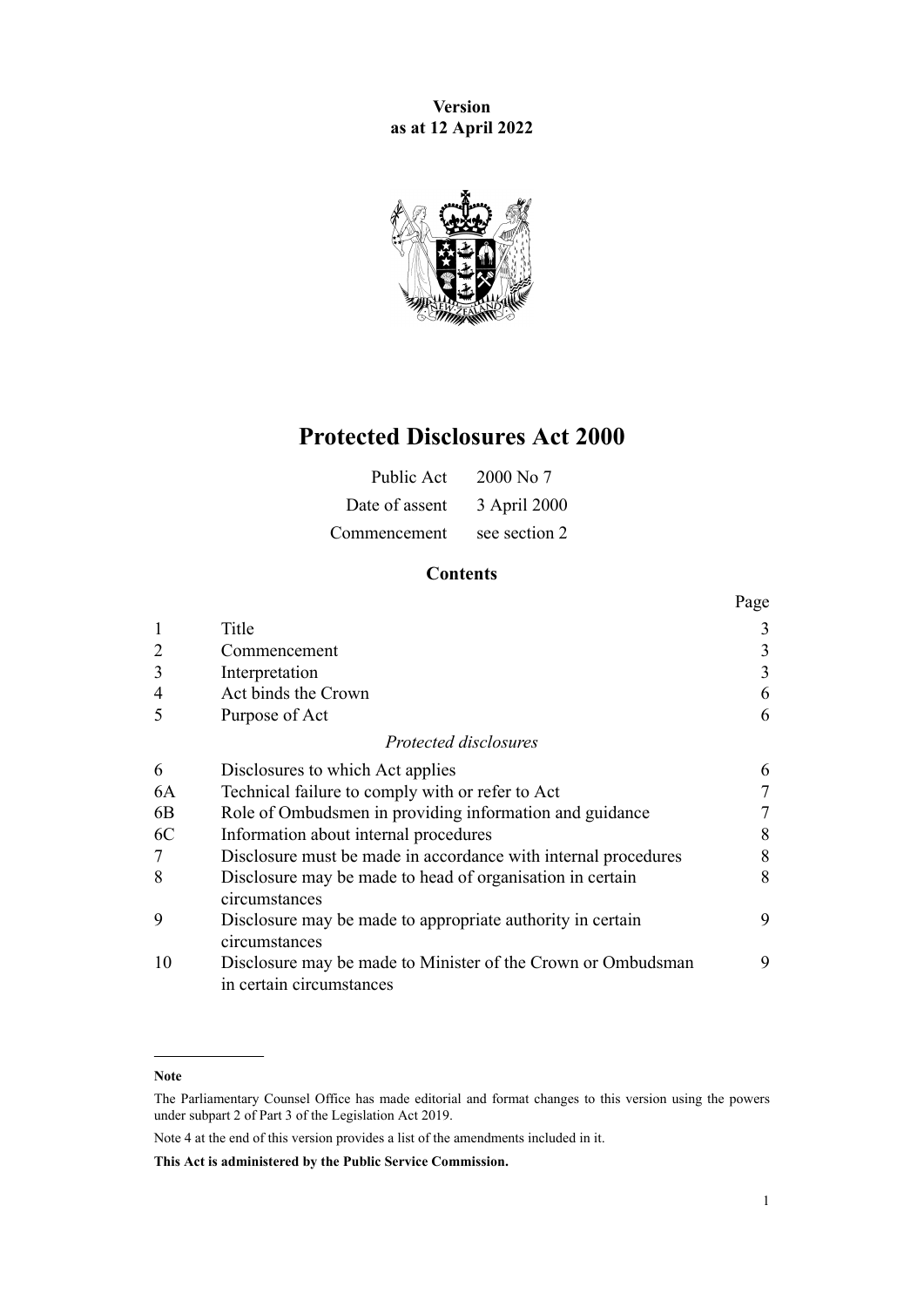|     | <b>Protected Disclosures Act 2000</b>                                                                        | Version as at<br>12 April 2022 |
|-----|--------------------------------------------------------------------------------------------------------------|--------------------------------|
| 11  | Public sector organisations to establish internal procedures                                                 | 10                             |
|     | Intelligence and security and international relations                                                        |                                |
| 12  | Special rules on procedures of organisations relating to intelligence<br>and security matters                | 10                             |
| 13  | Special rules on procedures of certain organisations relating to<br>international relations                  | 11                             |
| 14  | Further protection of information relating to intelligence and<br>security and international relations       | 11                             |
|     | Further provisions concerning Ombudsmen                                                                      |                                |
| 15  | Ombudsmen may escalate disclosure to appropriate authority or<br>Minister or investigate disclosure          | 12                             |
| 15A | Ombudsmen may take over some investigations or investigate in<br>conjunction with public sector organisation | 13                             |
| 15B | Ombudsmen may review and guide investigations by public sector<br>organisations                              | 13                             |
| 15C | Ombudsmen may receive reports on investigations and include<br>information in annual report                  | 13                             |
| 15D | Chief Ombudsman may appoint persons to perform Ombudsman's<br>functions under this Act                       | 14                             |
| 15E | Miscellaneous provisions relating to Ombudsmen                                                               | 14                             |
|     | Reference from one appropriate authority to another of<br>information disclosed                              |                                |
| 16  | Reference from one appropriate authority to another of information<br>disclosed                              | 15                             |
|     | Protections                                                                                                  |                                |
| 17  | Personal grievance                                                                                           | 15                             |
| 18  | Immunity from civil and criminal proceedings                                                                 | 16                             |
| 19  | Confidentiality                                                                                              | 16                             |
| 19A | Protections extend to volunteers of supporting information                                                   | 17                             |
|     | Miscellaneous provisions                                                                                     |                                |
| 20  | False allegations                                                                                            | 17                             |
| 21  | Other protections preserved                                                                                  | 17                             |
| 22  | Legal professional privilege                                                                                 | 17                             |
| 23  | No contracting out of Act                                                                                    | 18                             |
| 24  | Review of operation of Act [Repealed]                                                                        | 18                             |
|     | <b>Amendment to Human Rights Act 1993</b>                                                                    |                                |
| 25  | Victimisation                                                                                                | 18                             |
|     |                                                                                                              |                                |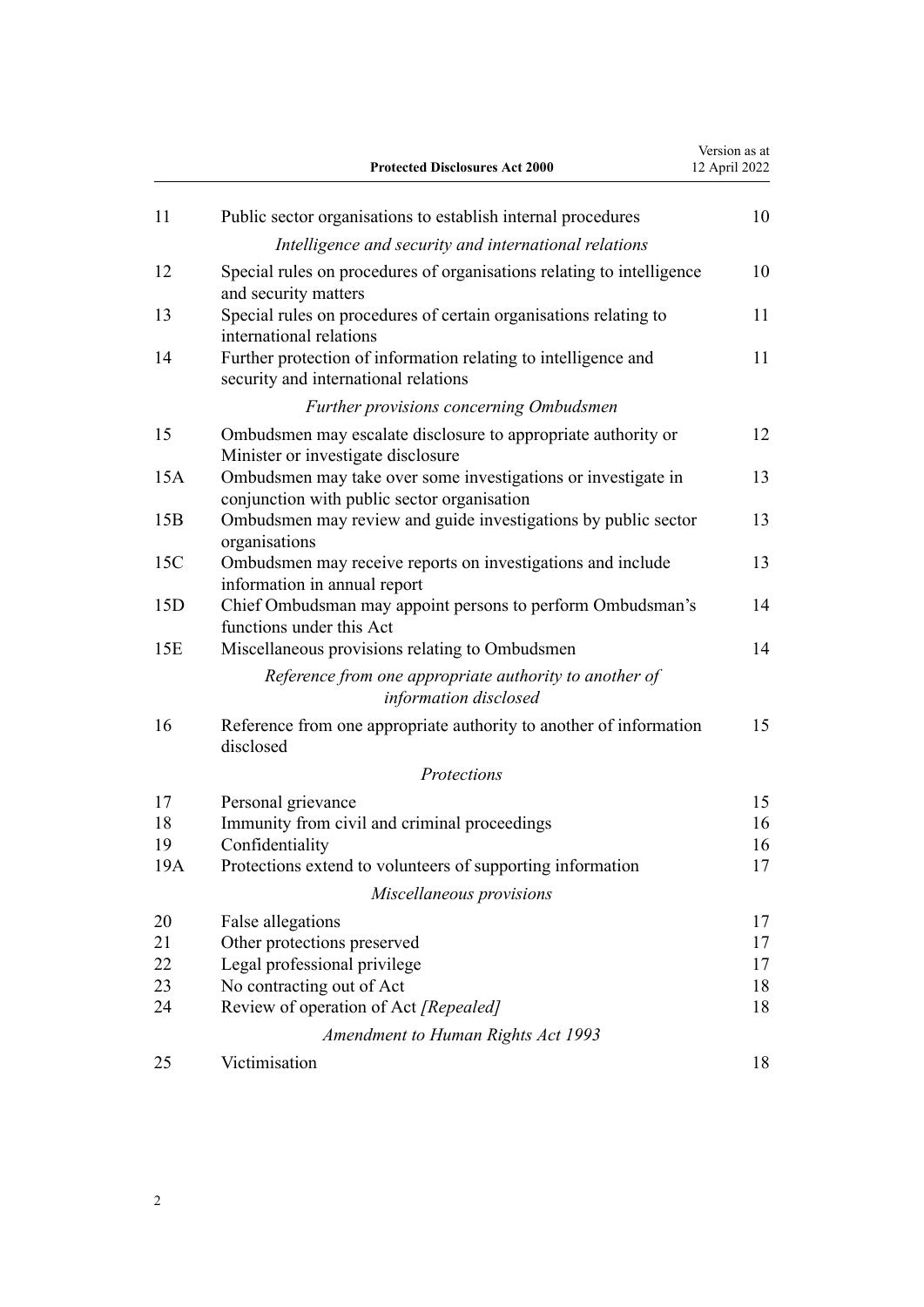# <span id="page-2-0"></span>**1 Title**

This Act is the Protected Disclosures Act 2000.

# **2 Commencement**

This Act comes into force on 1 January 2001.

## **3 Interpretation**

(1) In this Act, unless the context otherwise requires,—

**appropriate authority**, without limiting the meaning of that term,—

- (a) includes—
	- (i) the Commissioner of Police:
	- (ii) the Controller and Auditor-General:
	- (iii) the Director of the Serious Fraud Office:
	- (iv) the Inspector-General of Intelligence and Security:
	- (v) an Ombudsman:
	- (vi) the Parliamentary Commissioner for the Environment:
	- (vii) the Independent Police Conduct Authority:
	- (viii) the Solicitor-General:
	- (ix) the Public Service Commissioner:
	- (x) the Health and Disability Commissioner; and
- (b) includes the head of every public sector organisation, whether or not mentioned in paragraph (a); and
- (c) includes a private sector body which comprises members of a particular profession or calling and which has power to discipline its members; but
- (d) does not include—
	- (i) a Minister of the Crown; or
	- (ii) a member of Parliament

**classified information** has the meaning given to it by [section 78AA](http://legislation.govt.nz/pdflink.aspx?id=DLM7453603) of the Crimes Act 1961

**employee**, in relation to an organisation, includes—

- (a) a former employee:
- (b) a homeworker within the meaning of [section 5](http://legislation.govt.nz/pdflink.aspx?id=DLM58337) of the Employment Relations Act 2000:
- (c) a person seconded to the organisation:
- (d) an individual who is engaged or contracted under a contract for services to do work for the organisation: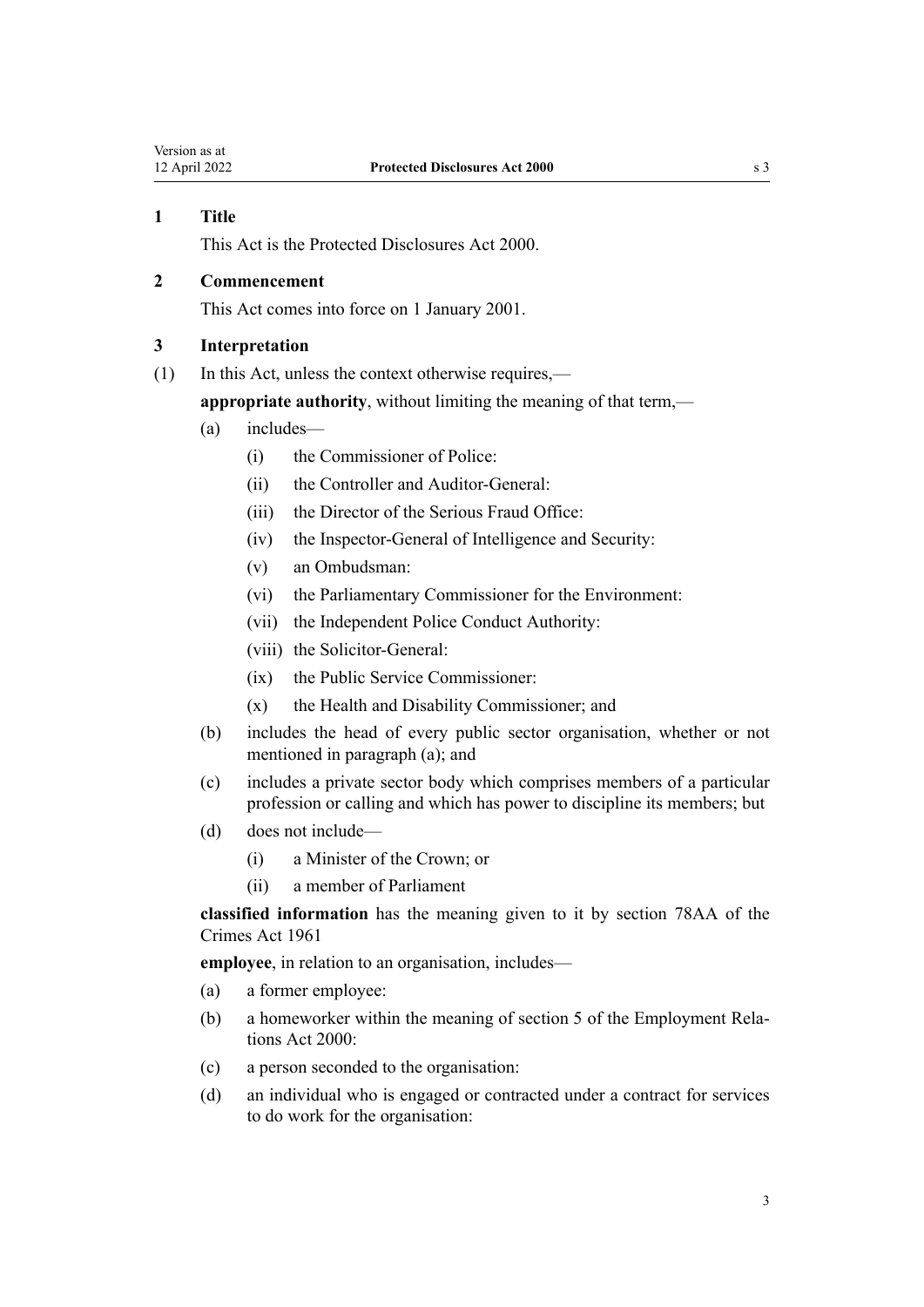- (e) a person concerned in the management of the organisation (including a person who is a member of the board or governing body of the organisation):
- (f) in relation to the New Zealand Defence Force, a member of the Armed Forces:
- (g) a person who works for the organisation as a volunteer without reward or expectation of reward for that work

**environment** has the meaning given to it by [section 2](http://legislation.govt.nz/pdflink.aspx?id=DLM98980) of the Environment Act 1986

**intelligence and security agency** has the meaning given to it by [section 4](http://legislation.govt.nz/pdflink.aspx?id=DLM6920830) of the Intelligence and Security Act 2017

**Ombudsman** means an Ombudsman holding office under the [Ombudsmen Act](http://legislation.govt.nz/pdflink.aspx?id=DLM430983) [1975](http://legislation.govt.nz/pdflink.aspx?id=DLM430983); and includes for the purposes of this Act except [section 13](#page-10-0)—

- (a) any person holding office under an Ombudsman to whom any of the powers of an Ombudsman have been delegated under [section 28](http://legislation.govt.nz/pdflink.aspx?id=DLM431185) of that Act; and
- (b) any person whom the Chief Ombudsman has appointed to perform an Ombudsman's functions under this Act

**organisation** means a body of persons, whether corporate or unincorporate, and whether in the public sector or in the private sector; and includes a body of persons comprising 1 employer and 1 or more employees

**protected disclosure of information** has the meaning given to it by [section](#page-5-0) [6\(2\)](#page-5-0)

**public official** means a person who is an employee of a public sector organisation

**public sector organisation** means—

- (a) an organisation named or specified in [Schedule 1](http://legislation.govt.nz/pdflink.aspx?id=DLM431204) of the Ombudsmen Act 1975:
- (b) an organisation named in [Schedule 1](http://legislation.govt.nz/pdflink.aspx?id=DLM65921) of the Official Information Act 1982:
- (c) a local authority or public body named or specified in [Schedule 1](http://legislation.govt.nz/pdflink.aspx?id=DLM123616) of the Local Government Official Information and Meetings Act 1987:
- (d) the Office of the Clerk of the House of Representatives:
- (e) the Parliamentary Service:
- (f) an intelligence and security agency:
- (g) a council-controlled organisation within the meaning of [section 6](http://legislation.govt.nz/pdflink.aspx?id=DLM171482) of the Local Government Act 2002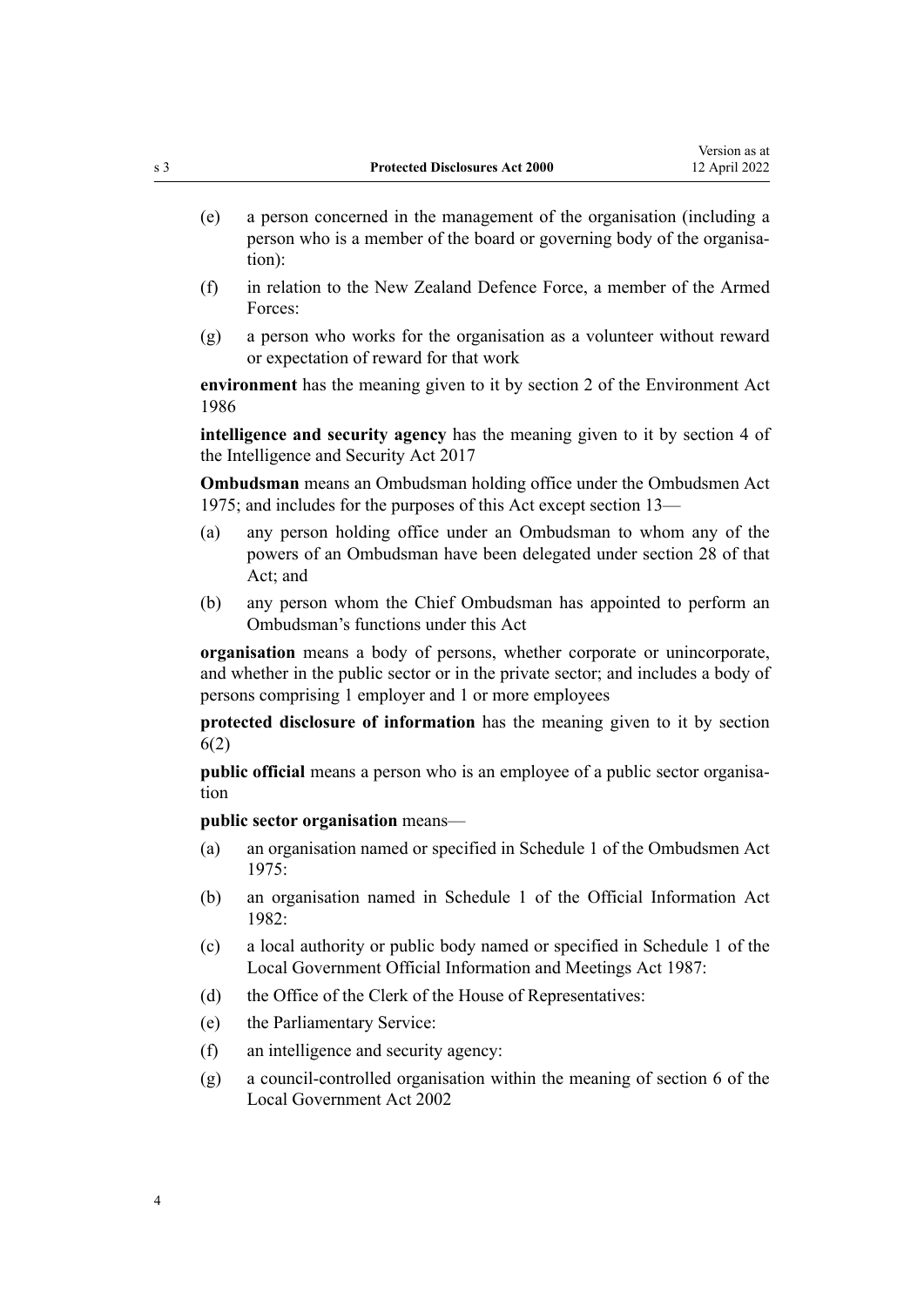**serious wrongdoing** includes any serious wrongdoing of any of the following types:

- (a) an unlawful, corrupt, or irregular use of funds or resources of a public sector organisation; or
- (b) an act, omission, or course of conduct that constitutes a serious risk to public health or public safety or the environment; or
- (c) an act, omission, or course of conduct that constitutes a serious risk to the maintenance of law, including the prevention, investigation, and detection of offences and the right to a fair trial; or
- (d) an act, omission, or course of conduct that constitutes an offence; or
- (e) an act, omission, or course of conduct by a public official that is oppres‐ sive, improperly discriminatory, or grossly negligent, or that constitutes gross mismanagement,—

whether the wrongdoing occurs before or after the commencement of this Act **working day** means any day of the week other than—

- (a) a Saturday, a Sunday, Waitangi Day, Good Friday, Easter Monday, Anzac Day, the Sovereign's birthday, Te Rā Aro ki a Matariki/Matariki Observance Day, and Labour Day; and
- (ab) if Waitangi Day or Anzac Day falls on a Saturday or a Sunday, the fol‐ lowing Monday; and
- (b) a day in the period beginning on 25 December in any year and ending on 15 January (both dates inclusive) in the following year.
- (2) An example used in this Act has the following status:
	- (a) the example is only illustrative of the provision to which it relates and does not limit the provision; and
	- (b) if the example and the provision to which it relates are inconsistent, the provision prevails.

Section 3(1) **appropriate authority** paragraph (a)(vii): amended, on 29 November 2007, by [section](http://legislation.govt.nz/pdflink.aspx?id=DLM967974) [26](http://legislation.govt.nz/pdflink.aspx?id=DLM967974) of the Independent Police Conduct Authority Amendment Act 2007 (2007 No 38).

Section 3(1) **appropriate authority** paragraph (a)(ix): amended, on 7 August 2020, by [section 135](http://legislation.govt.nz/pdflink.aspx?id=LMS176959) of the Public Service Act 2020 (2020 No 40).

Section 3(1) **classified information**: inserted, on 28 September 2017, by [section 319](http://legislation.govt.nz/pdflink.aspx?id=DLM6921451) of the Intelligence and Security Act 2017 (2017 No 10).

Section 3(1) **employee** paragraph (b): substituted, on 2 October 2000, by [section 240](http://legislation.govt.nz/pdflink.aspx?id=DLM61487) of the Employment Relations Act 2000 (2000 No 24).

Section 3(1) **employee** paragraph (e): amended, on 6 May 2009, by [section 4\(1\)](http://legislation.govt.nz/pdflink.aspx?id=DLM1179908) of the Protected Dis‐ closures Amendment Act 2009 (2009 No 11).

Section 3(1) **employee** paragraph (g): added, on 6 May 2009, by [section 4\(2\)](http://legislation.govt.nz/pdflink.aspx?id=DLM1179908) of the Protected Disclosures Amendment Act 2009 (2009 No 11).

Section 3(1) **intelligence and security agency**: replaced, on 28 September 2017, by [section 335](http://legislation.govt.nz/pdflink.aspx?id=DLM6921475) of the Intelligence and Security Act 2017 (2017 No 10).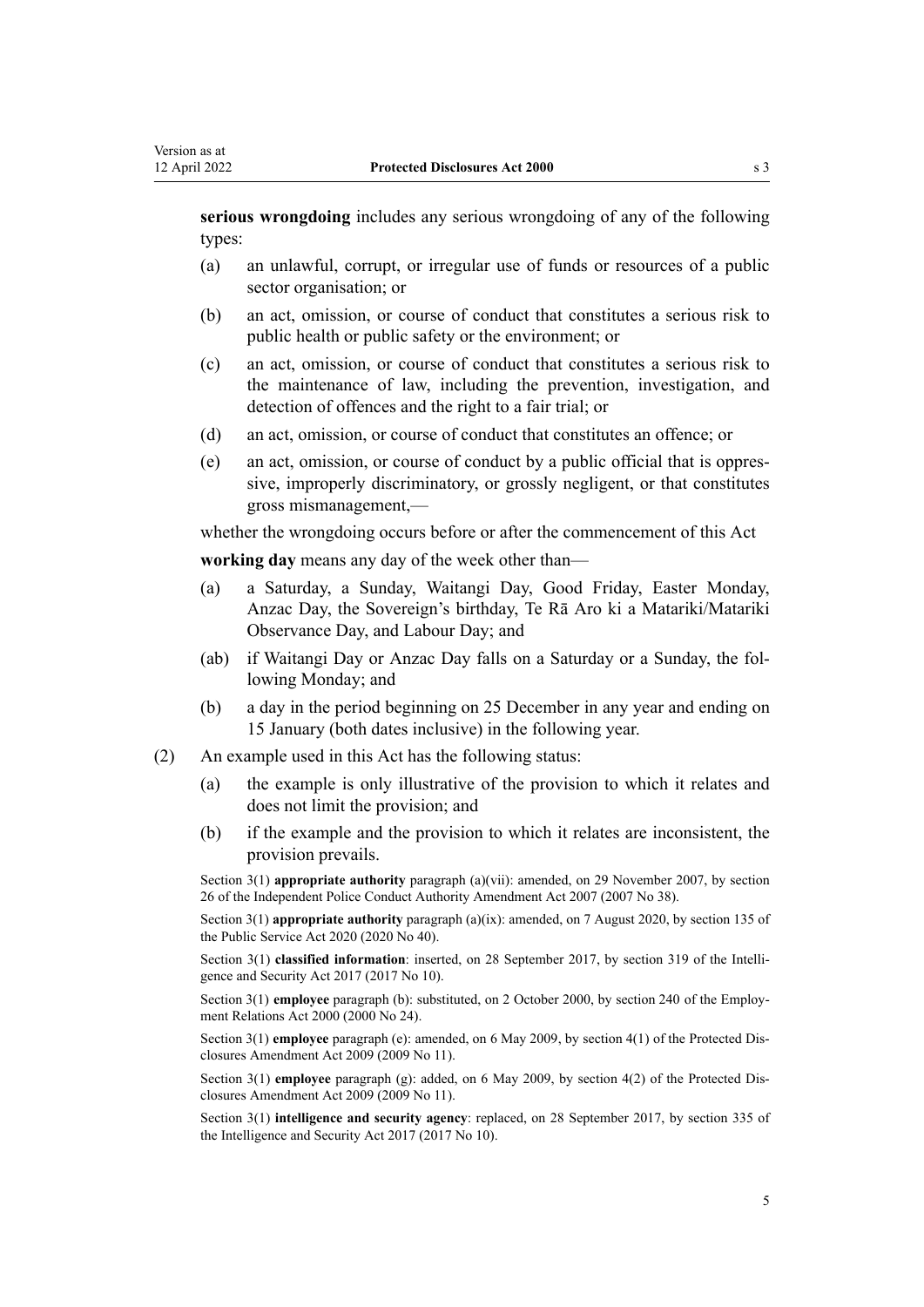<span id="page-5-0"></span>Section 3(1) **Ombudsman** paragraph (b): amended, on 6 May 2009, by [section 4\(3\)](http://legislation.govt.nz/pdflink.aspx?id=DLM1179908) of the Protected Disclosures Amendment Act 2009 (2009 No 11).

Section 3(1) **public funds or public resources**: repealed, on 1 July 2001, by [section 53](http://legislation.govt.nz/pdflink.aspx?id=DLM88957) of the Public Audit Act 2001 (2001 No 10).

Section 3(1) **public official**: substituted, on 6 May 2009, by [section 4\(4\)](http://legislation.govt.nz/pdflink.aspx?id=DLM1179908) of the Protected Disclosures Amendment Act 2009 (2009 No 11).

Section 3(1) **public sector organisation** paragraph (g): substituted, on 1 July 2003, by [section 262](http://legislation.govt.nz/pdflink.aspx?id=DLM174088) of the Local Government Act 2002 (2002 No 84).

Section 3(1) **serious wrongdoing** paragraph (a): amended, on 1 July 2001, by [section 53](http://legislation.govt.nz/pdflink.aspx?id=DLM88957) of the Public Audit Act 2001 (2001 No 1).

Section 3(1) **working day** paragraph (a): replaced, on 12 April 2022, by [wehenga 7](http://legislation.govt.nz/pdflink.aspx?id=LMS557838) o Te Ture mō te Hararei Tūmatanui o te Kāhui o Matariki 2022/[section 7](http://legislation.govt.nz/pdflink.aspx?id=LMS557848) of the Te Kāhui o Matariki Public Holiday Act 2022 (2022 No 14).

Section 3(1) **working day** paragraph (ab): inserted, on 1 January 2014, by [section 8](http://legislation.govt.nz/pdflink.aspx?id=DLM4929207) of the Holidays (Full Recognition of Waitangi Day and ANZAC Day) Amendment Act 2013 (2013 No 19).

Section 3(2): added, on 6 May 2009, by [section 4\(5\)](http://legislation.govt.nz/pdflink.aspx?id=DLM1179908) of the Protected Disclosures Amendment Act 2009 (2009 No 11).

#### **4 Act binds the Crown**

This Act binds the Crown

## **5 Purpose of Act**

The purpose of this Act is to promote the public interest—

- (a) by facilitating the disclosure and investigation of matters of serious wrongdoing in or by an organisation; and
- (b) by protecting employees who, in accordance with this Act, make disclosures of information about serious wrongdoing in or by an organisation.

## *Protected disclosures*

## **6 Disclosures to which Act applies**

- (1) An employee of an organisation may disclose information in accordance with this Act if—
	- (a) the information is about serious wrongdoing in or by that organisation; and
	- (b) the employee believes on reasonable grounds that the information is true or likely to be true; and
	- (c) the employee wishes to disclose the information so that the serious wrongdoing can be investigated; and
	- (d) the employee wishes the disclosure to be protected.
- (2) Any disclosure made in accordance with subsection (1) is a protected disclos‐ ure of information for the purposes of this Act.
- (3) If an employee of an organisation believes on reasonable grounds that the information he or she discloses is about serious wrongdoing in or by that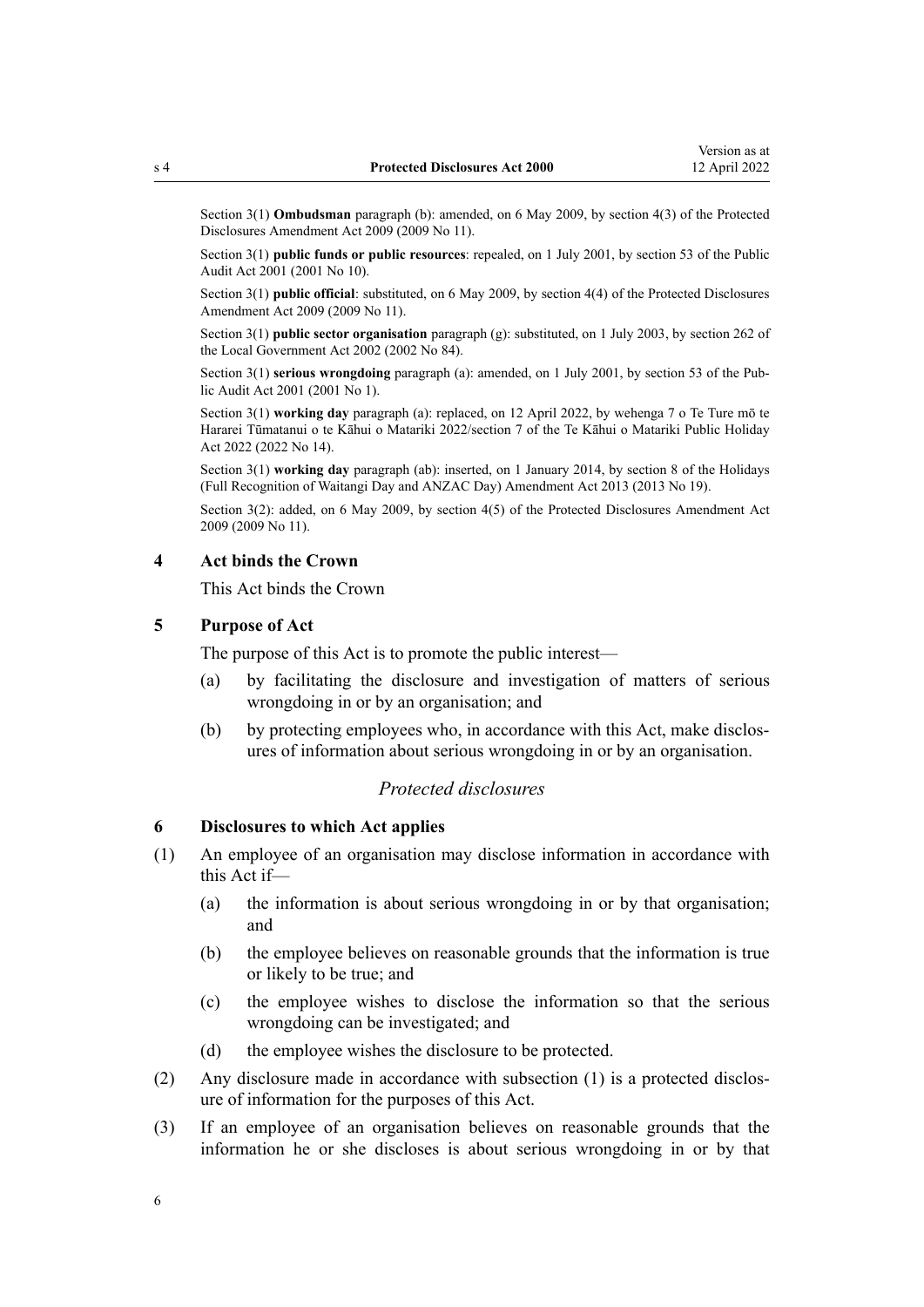<span id="page-6-0"></span>organisation but the belief is mistaken, the information must be treated as com‐ plying with subsection  $(1)(a)$  for the purposes of the protections conferred by this Act and by [section 66\(1\)\(a\)](http://legislation.govt.nz/pdflink.aspx?id=DLM304658) of the Human Rights Act 1993.

(4) This section is subject to section 6A.

Section 6(1): amended, on 6 May 2009, by [section 5\(1\)](http://legislation.govt.nz/pdflink.aspx?id=DLM1179915) of the Protected Disclosures Amendment Act 2009 (2009 No 11).

Section 6(3): added, on 6 May 2009, by [section 5\(2\)](http://legislation.govt.nz/pdflink.aspx?id=DLM1179915) of the Protected Disclosures Amendment Act 2009 (2009 No 11).

Section 6(4): added, on 6 May 2009, by [section 5\(2\)](http://legislation.govt.nz/pdflink.aspx?id=DLM1179915) of the Protected Disclosures Amendment Act 2009 (2009 No 11).

# **6A Technical failure to comply with or refer to Act**

- (1) A disclosure of information is not prevented from being a protected disclosure of information for the purposes of this Act merely because—
	- (a) of a technical failure to comply with [sections 7 to 10](#page-7-0) if the employee has substantially complied with the requirement in [section 6](#page-5-0) to disclose the information in accordance with this Act; or
	- (b) the employee does not expressly refer to the name of this Act when the disclosure is made.

## **Example**

Person A is an employee of Organisation B.

B's internal procedures for receiving and dealing with information about serious wrongdoing require the information to be provided to B's Human Resources Manager using a particular form.

Person A provides the information using the form to B's chief executive rather than the Human Resources Manager. Person A otherwise substantially complies with the Act.

The failure to comply is merely technical. Under this section, the disclosure is still a protected disclosure for the purposes of this Act.

(2) This section applies despite anything to the contrary expressed or implied in the relevant internal procedures.

Section 6A: inserted, on 6 May 2009, by [section 6](http://legislation.govt.nz/pdflink.aspx?id=DLM1179916) of the Protected Disclosures Amendment Act 2009 (2009 No 11).

## **6B Role of Ombudsmen in providing information and guidance**

- (1) An Ombudsman may provide information and guidance to an employee on any matter concerning this Act (either on a request made at any time or at the Ombudsman's discretion).
- (2) If an employee notifies the Office of the Ombudsmen, orally or in writing, that he or she has disclosed, or is considering the disclosure of, information under this Act, an Ombudsman must provide information and guidance to that employee on the following matters: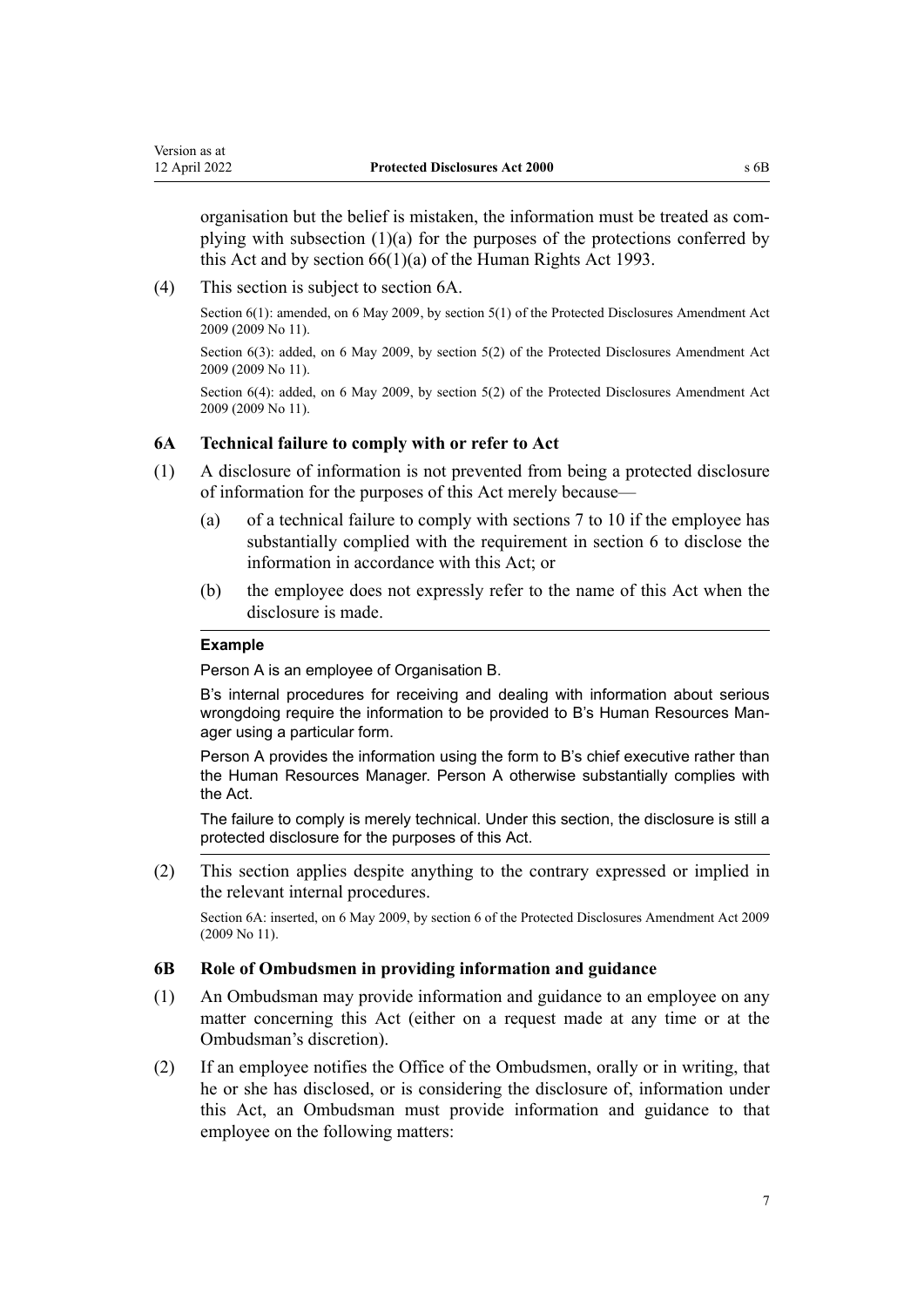- <span id="page-7-0"></span>(a) the kinds of disclosures that are protected under this Act:
- (b) the manner in which, and the persons to whom, information may be disclosed under this Act:
- (c) the broad role of each authority referred to in paragraph  $(a)(i)$  to  $(x)$  of the definition of appropriate authority in section  $3(1)$ :
- (d) the protections and remedies available under this Act and the [Human](http://legislation.govt.nz/pdflink.aspx?id=DLM304211) [Rights Act 1993](http://legislation.govt.nz/pdflink.aspx?id=DLM304211) if the disclosure of information in accordance with this Act leads to victimisation of the person making the disclosure:
- (e) how particular information disclosed to an appropriate authority may be referred to another appropriate authority under this Act.

Section 6B: inserted, on 6 May 2009, by [section 6](http://legislation.govt.nz/pdflink.aspx?id=DLM1179916) of the Protected Disclosures Amendment Act 2009 (2009 No 11).

# **6C Information about internal procedures**

- (1) For the purpose of this Act, an Ombudsman may request 1 or more of the fol‐ lowing from an organisation:
	- (a) information concerning whether the organisation has established and published internal procedures for receiving and dealing with information about serious wrongdoing; and
	- (b) a copy of those procedures; and
	- (c) information about how those procedures operate.
- (2) An organisation is not required to comply with a request made under subsec‐ tion (1) if it is not a public sector organisation.

Section 6C: inserted, on 6 May 2009, by [section 6](http://legislation.govt.nz/pdflink.aspx?id=DLM1179916) of the Protected Disclosures Amendment Act 2009 (2009 No 11).

#### **7 Disclosure must be made in accordance with internal procedures**

- (1) An employee must disclose information in the manner provided by internal procedures established by and published in the organisation, or the relevant part of the organisation, for receiving and dealing with information about serious wrongdoing.
- (2) This section is subject to [sections 12 to 14](#page-9-0).

## **8 Disclosure may be made to head of organisation in certain circumstances**

- (1) A disclosure of information may be made to the head or a deputy head of the organisation if—
	- (a) the organisation has no internal procedures established and published for receiving and dealing with information about serious wrongdoing; or
	- (b) the employee making the disclosure believes on reasonable grounds that the person to whom the wrongdoing should be reported in accordance with the internal procedures is or may be involved in the serious wrongdoing alleged in the disclosure; or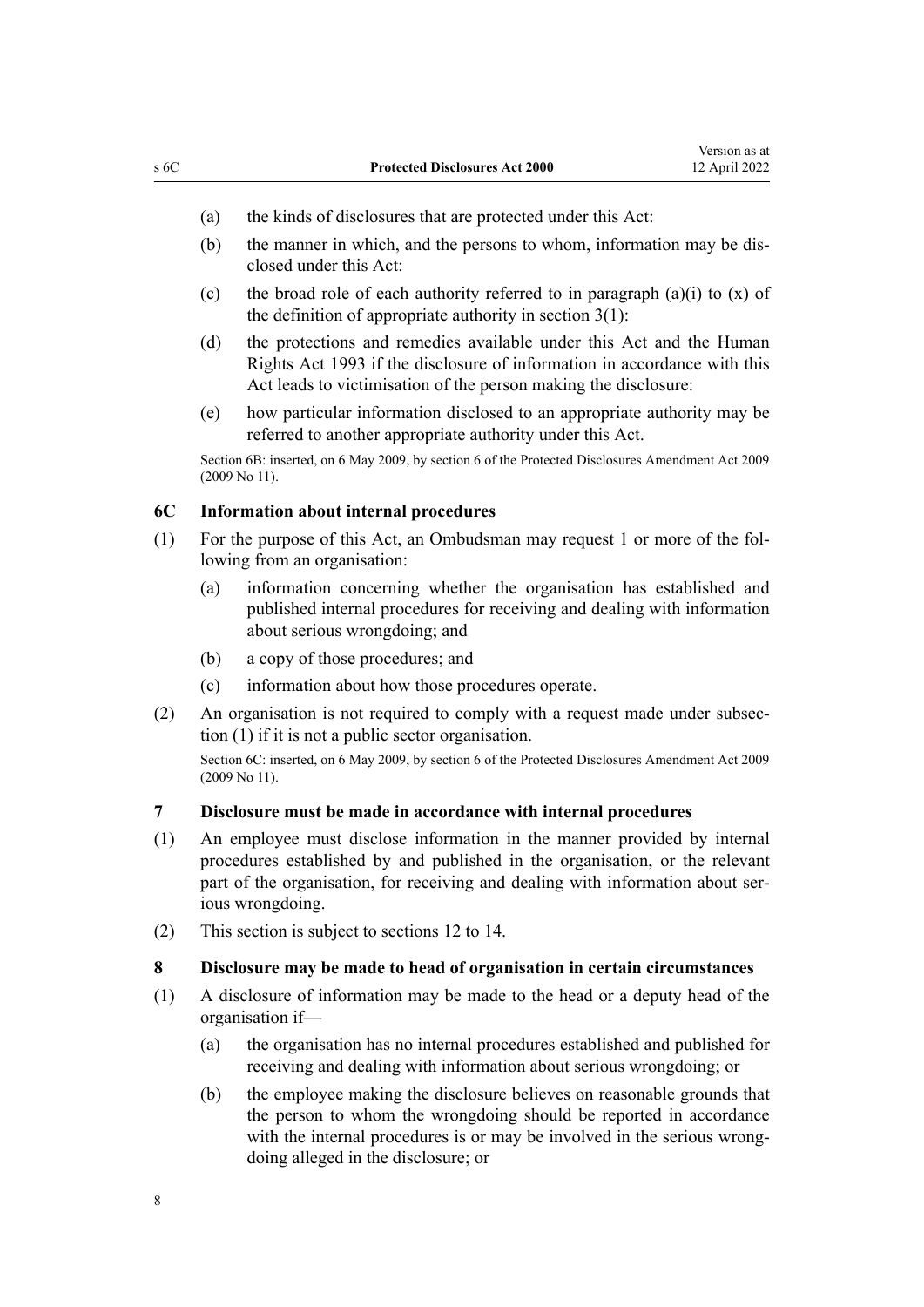- <span id="page-8-0"></span>(c) the employee making the disclosure believes on reasonable grounds that the person to whom the wrongdoing should be reported in accordance with the internal procedures is, by reason of any relationship or association with a person who is or may be involved in the serious wrongdoing alleged in the disclosure, not a person to whom it is appropriate to make the disclosure.
- (2) This section is subject to [sections 12 to 14](#page-9-0).

## **9 Disclosure may be made to appropriate authority in certain circumstances**

- (1) A disclosure of information may be made to an appropriate authority if the employee making the disclosure believes on reasonable grounds—
	- (a) that the head of the organisation is or may be involved in the serious wrongdoing alleged in the disclosure; or
	- (b) that immediate reference to an appropriate authority is justified by reason of the urgency of the matter to which the disclosure relates, or some other exceptional circumstances; or
	- (c) that there has been no action or recommended action on the matter to which the disclosure relates within 20 working days after the date on which the disclosure was made.
- (2) This section is subject to [sections 12 to 14](#page-9-0).

# **10 Disclosure may be made to Minister of the Crown or Ombudsman in certain circumstances**

- (1) A disclosure of information may be made to a Minister of the Crown or an Ombudsman if the employee making the disclosure—
	- (a) has already made substantially the same disclosure in accordance with [section 7](#page-7-0) or [section 8](#page-7-0) or section 9; and
	- (b) believes on reasonable grounds that the person or appropriate authority to whom the disclosure was made—
		- (i) has decided not to investigate the matter; or
		- (ii) has decided to investigate the matter but has not made progress with the investigation within a reasonable time after the date on which the disclosure was made to the person or appropriate authority; or
		- (iii) has investigated the matter but has not taken any action in respect of the matter nor recommended the taking of action in respect of the matter, as the case may require; and
	- (c) continues to believe on reasonable grounds that the information dis‐ closed is true or likely to be true.
- (2) A disclosure under this section may be made to an Ombudsman only if—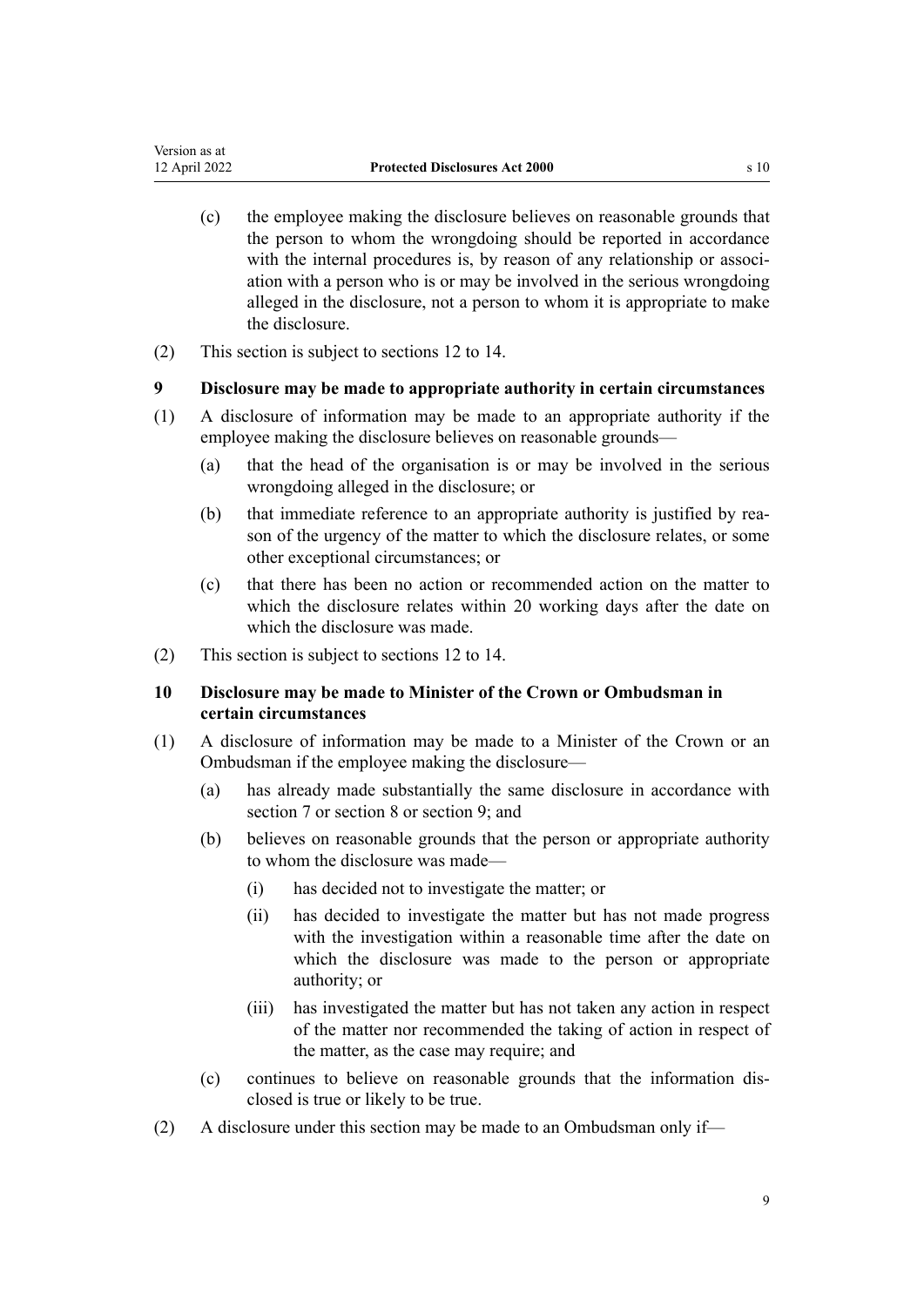- <span id="page-9-0"></span>(a) it is in respect of a public sector organisation and it has not already been made to an Ombudsman under [section 9](#page-8-0); or
- (b) it is in respect of an organisation other than a public sector organisation and the disclosure is made for the purpose of allowing the Ombudsman to act under [section 15](#page-11-0) or [16](#page-14-0).
- (3) This section is subject to sections 12 to 14.

Section 10(2): substituted, on 6 May 2009, by [section 7](http://legislation.govt.nz/pdflink.aspx?id=DLM1179920) of the Protected Disclosures Amendment Act 2009 (2009 No 11).

#### **11 Public sector organisations to establish internal procedures**

- (1) Every public sector organisation must have in operation appropriate internal procedures for receiving and dealing with information about serious wrongdo‐ ing in or by that organisation.
- (2) The internal procedures must—
	- (a) comply with the principles of natural justice; and
	- (b) identify the persons in the organisation to whom a disclosure may be made; and
	- (c) include reference to the effect of [sections 8 to 10](#page-7-0).
- (3) Information about the existence of the internal procedures, and adequate infor‐ mation on how to use the procedures, must be published widely in the organisation and must be republished at regular intervals.

# *Intelligence and security and international relations*

# **12 Special rules on procedures of organisations relating to intelligence and security matters**

- (1) This section applies to—
	- (a) an intelligence and security agency; and
	- (b) any other organisation in the public sector that holds or has access to—
		- (i) classified information; or
		- (ii) information relating to the activities of an intelligence and security agency.
- (2) An organisation to which this section applies must have internal procedures that—
	- (a) provide that the persons to whom a disclosure of information described in subsection  $(1)(b)$  may be made must be persons holding an appropriate security clearance and be authorised to have access to the informa‐ tion; and
	- (b) state that the only appropriate authority to whom information described in subsection (1)(b) may be disclosed is the Inspector-General of Intelli‐ gence and Security; and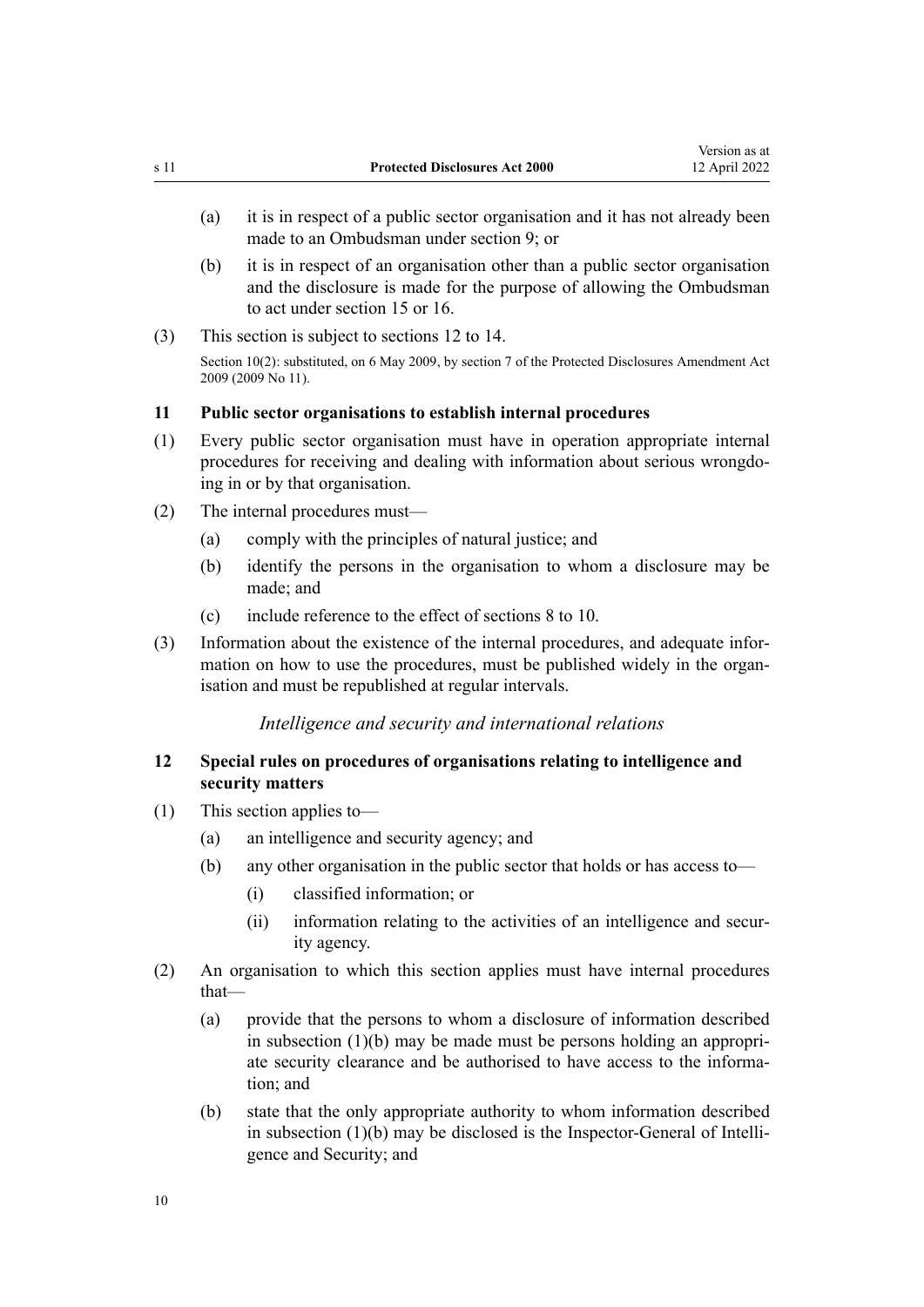- <span id="page-10-0"></span>(c) invite any employee who has disclosed, or is considering the disclosure of, information described in subsection (1)(b) under this Act to seek information and guidance from the Inspector-General of Intelligence and Security, and not from an Ombudsman; and
- (d) state that no disclosure of information described in subsection (1)(b) may be made to an Ombudsman or to a Minister of the Crown other than—
	- (i) the Minister responsible for an intelligence and security agency; or
	- (ii) the Prime Minister.

Section 12: replaced, on 28 September 2017, by [section 320](http://legislation.govt.nz/pdflink.aspx?id=DLM6921454) of the Intelligence and Security Act 2017 (2017 No 10).

# **13 Special rules on procedures of certain organisations relating to international relations**

- (1) This section applies to the internal procedures of the following agencies to the extent that those procedures relate to the disclosure of information (other than classified information) concerning the international relations of the Govern‐ ment of New Zealand:
	- (a) the Department of the Prime Minister and Cabinet; and
	- (b) the Ministry of Foreign Affairs and Trade; and
	- (c) the Ministry of Defence; and
	- (d) the New Zealand Defence Force.
- (2) The internal procedures must—
	- (a) state that the only appropriate authority to whom information may be disclosed is an Ombudsman; and
	- (b) invite any employee who has disclosed, or is considering the disclosure of, information under this Act to seek information and guidance from an Ombudsman; and
	- (c) state that no disclosure may be made to a Minister of the Crown other than—
		- (i) the Prime Minister; or
		- (ii) the Minister responsible for foreign affairs and trade.

Section 13: replaced, on 28 September 2017, by [section 320](http://legislation.govt.nz/pdflink.aspx?id=DLM6921454) of the Intelligence and Security Act 2017 (2017 No 10).

# **14 Further protection of information relating to intelligence and security and international relations**

Neither the Inspector-General of Intelligence and Security nor an Ombudsman may disclose information referred to in [section 12](#page-9-0) or section 13 except in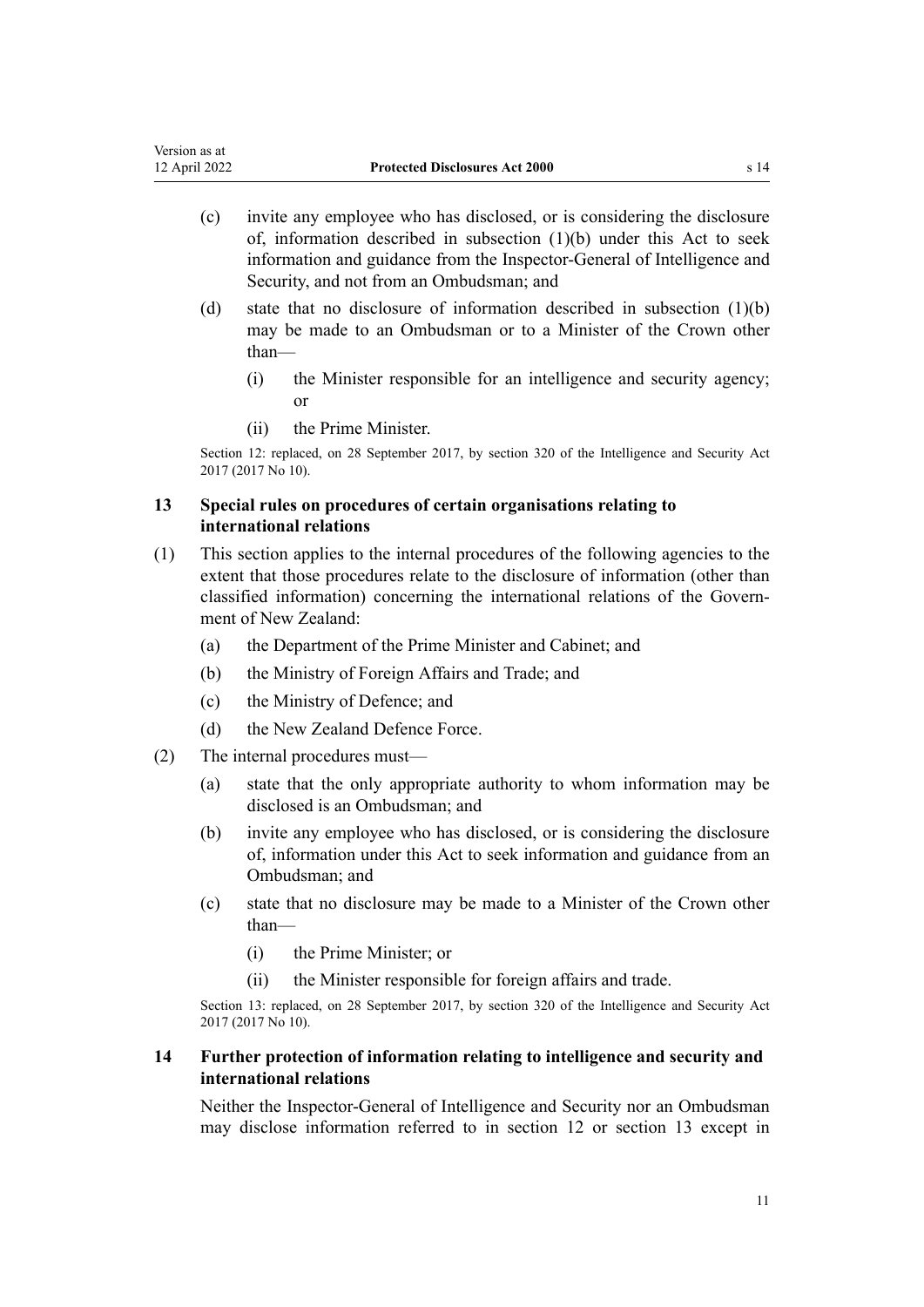<span id="page-11-0"></span>accordance with the provisions of [subpart 1](http://legislation.govt.nz/pdflink.aspx?id=DLM6921168) of Part 6 of the Intelligence and Security Act 2017 or the [Ombudsmen Act 1975](http://legislation.govt.nz/pdflink.aspx?id=DLM430983), as the case may be.

Section 14: amended, on 28 September 2017, by [section 335](http://legislation.govt.nz/pdflink.aspx?id=DLM6921475) of the Intelligence and Security Act 2017 (2017 No 10).

## *Further provisions concerning Ombudsmen*

Heading: substituted, on 6 May 2009, by [section 8](http://legislation.govt.nz/pdflink.aspx?id=DLM1179921) of the Protected Disclosures Amendment Act 2009 (2009 No 11).

# **15 Ombudsmen may escalate disclosure to appropriate authority or Minister or investigate disclosure**

- (1) An Ombudsman may, with the consent of an employee who has made a protec‐ ted disclosure of information to any organisation, appropriate authority, or other person in accordance with this Act,—
	- (a) refer the disclosure to an appropriate authority or to another appropriate authority if the Ombudsman considers, after consultation with that appropriate authority, that any of the circumstances in section  $9(1)(a)$  to [\(c\)](#page-8-0) apply; or
	- (b) refer the disclosure to a Minister of the Crown if the Ombudsman con‐ siders, after consultation with that Minister, that any of the circum‐ stances in section  $10(1)(b)(i)$  to (iii) apply; or
	- (c) investigate the disclosure if the Ombudsman considers that—
		- (i) the disclosure relates to a public sector organisation; and
		- (ii) any of the circumstances in [section](#page-8-0)  $9(1)(a)$  to (c) or section  $10(1)(b)(i)$  to (iii) apply.
- (2) Subsection (1)—
	- (a) applies despite [sections 7 to 10:](#page-7-0)
	- (b) does not authorise an Ombudsman to act if the protected disclosure of information is in respect of the Office of the Parliamentary Commis‐ sioner for the Environment.
- (3) If an Ombudsman makes a referral under this section, he or she must promptly notify any organisation or other person that he or she is aware may be investi‐ gating the disclosure that the information disclosed has been referred under this section to an appropriate authority or Minister of the Crown for investigation.
- (4) A protected disclosure of information does not, by reason of an Ombudsman acting under subsection (1), cease to be a protected disclosure of information.
- (5) Nothing in this section prevents a protected disclosure of information being referred under—
	- (a) this section on more than 1 occasion; or
	- (b) [section 16](#page-14-0).
- (6) This section is subject to [sections 12 to 14](#page-9-0).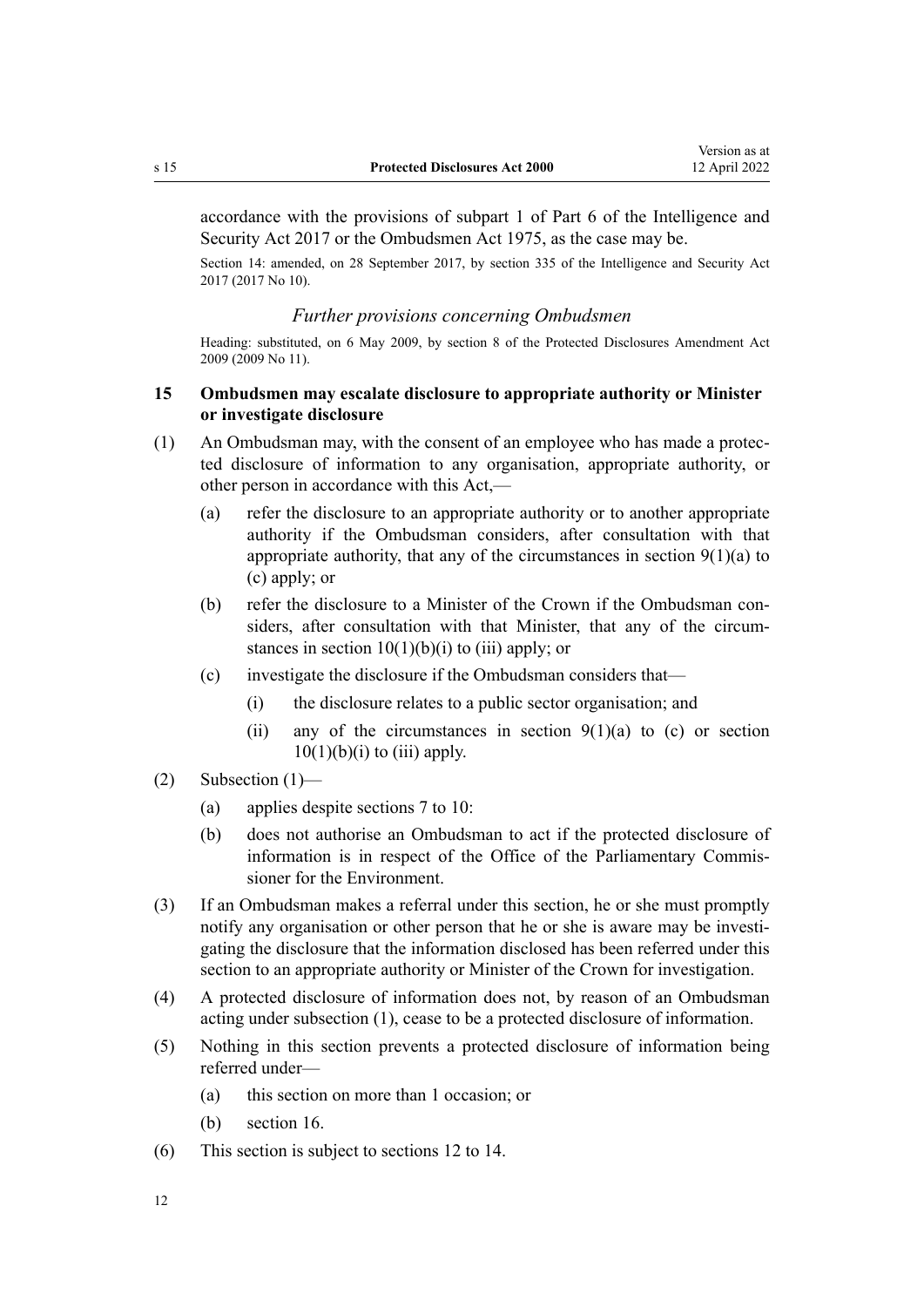<span id="page-12-0"></span>Section 15: substituted, on 6 May 2009, by [section 8](http://legislation.govt.nz/pdflink.aspx?id=DLM1179921) of the Protected Disclosures Amendment Act 2009 (2009 No 11).

# **15A Ombudsmen may take over some investigations or investigate in conjunction with public sector organisation**

- (1) An Ombudsman may take over an investigation of a disclosure of information by a public sector organisation, or investigate a disclosure of information in conjunction with a public sector organisation, if—
	- (a) the disclosure is in respect of the public sector organisation; and
	- (b) the Ombudsman considers that any of the circumstances in [section](#page-8-0)  $10(1)(b)(i)$  to (iii) apply; and
	- (c) the employee who made the disclosure consents to the Ombudsman acting under this section; and
	- (d) in the case of an investigation in conjunction with a public sector organisation, the public sector organisation consents to the Ombudsman acting under this section.
- (2) However, subsection (1) does not authorise an Ombudsman to act if the protec‐ ted disclosure of information is in respect of the Office of the Parliamentary Commissioner for the Environment.
- (3) This section is subject to [sections 12 to 14](#page-9-0).

Section 15A: inserted, on 6 May 2009, by [section 8](http://legislation.govt.nz/pdflink.aspx?id=DLM1179921) of the Protected Disclosures Amendment Act 2009 (2009 No 11).

# **15B Ombudsmen may review and guide investigations by public sector organisations**

- (1) An Ombudsman may review and guide any investigation of a protected dis‐ closure of information by a public sector organisation (either on the organisation's request or at the Ombudsman's discretion).
- (2) Subsection (1) does not authorise an Ombudsman to issue a direction to a pub‐ lic sector organisation requiring it to act in a particular manner in relation to an investigation.
- (3) Subsection (1) does not apply if the public sector organisation is the Office of the Parliamentary Commissioner for the Environment.
- (4) This section is subject to [sections 12 to 14](#page-9-0). Section 15B: inserted, on 6 May 2009, by [section 8](http://legislation.govt.nz/pdflink.aspx?id=DLM1179921) of the Protected Disclosures Amendment Act 2009 (2009 No 11).

# **15C Ombudsmen may receive reports on investigations and include information in annual report**

- (1) The Ombudsmen may receive reports on the following investigations:
	- (a) investigations referred under [section 15](#page-11-0):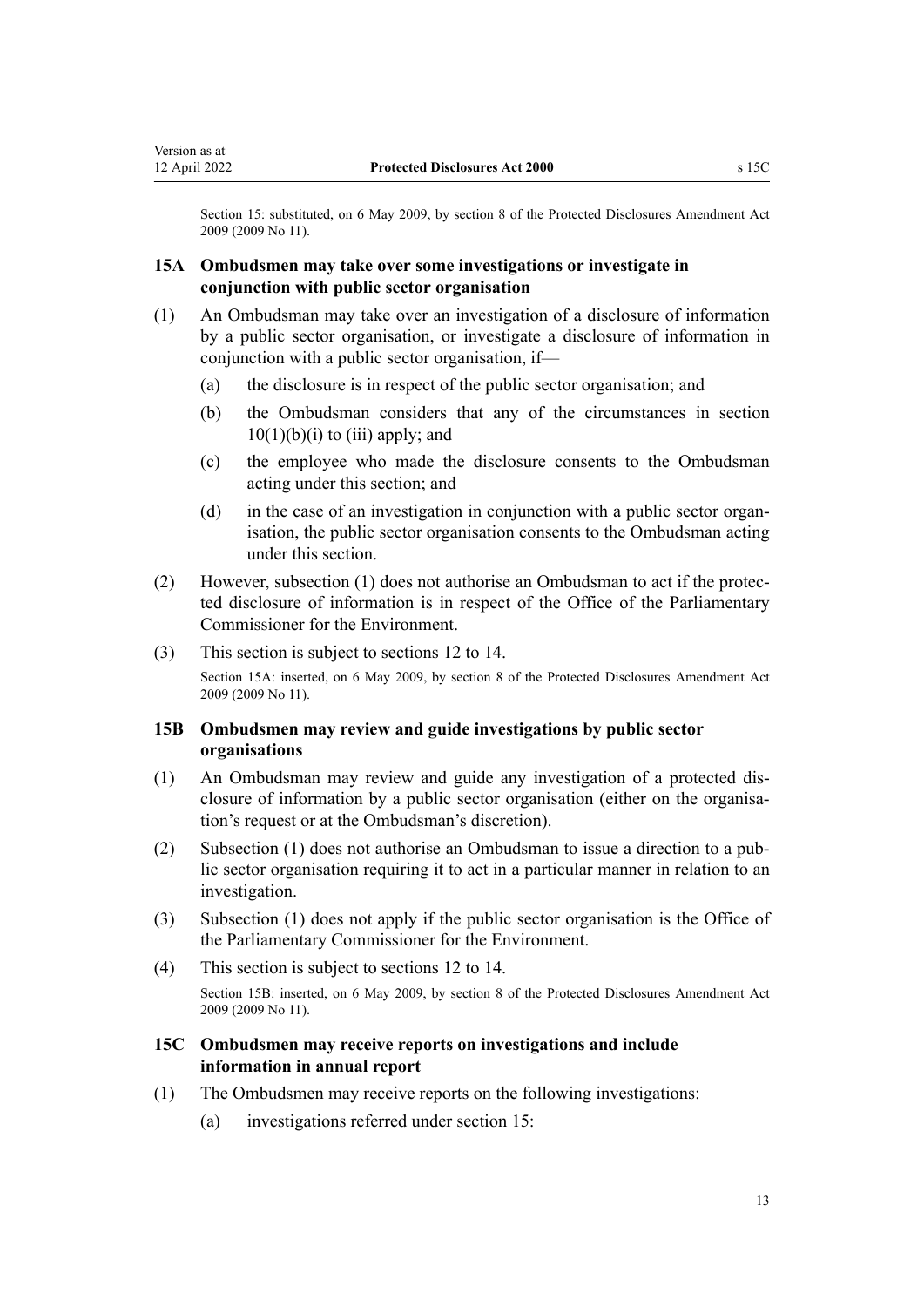- <span id="page-13-0"></span>(b) investigations in relation to which an Ombudsman has acted under [sec‐](#page-12-0) [tion 15B](#page-12-0):
- (c) investigations in relation to which an Ombudsman has otherwise provi‐ ded information or guidance under this Act.
- (2) The Ombudsmen may include (among other matters) in their annual report under [section 29](http://legislation.govt.nz/pdflink.aspx?id=DLM431189) of the Ombudsmen Act 1975 information concerning all or any of the following in respect of the period covered by the report:
	- (a) current guidance issued by the Ombudsmen in respect of this Act:
	- (b) the number and types of information and guidance inquiries made to the Ombudsmen in respect of this Act:
	- (c) the number of protected disclosures of information made to the Ombuds‐ men:
	- (d) the number of investigations of disclosures of information undertaken or taken over by the Ombudsmen:
	- (e) the number of investigations referred under [section 15:](#page-11-0)
	- (f) the outcome of the matters referred to in paragraphs (b) to (e) (if known by the Ombudsmen).

Section 15C: inserted, on 6 May 2009, by [section 8](http://legislation.govt.nz/pdflink.aspx?id=DLM1179921) of the Protected Disclosures Amendment Act 2009 (2009 No 11).

# **15D Chief Ombudsman may appoint persons to perform Ombudsman's functions under this Act**

The Chief Ombudsman may, by written notice, appoint a person to perform an Ombudsman's functions under this Act.

Section 15D: inserted, on 6 May 2009, by [section 8](http://legislation.govt.nz/pdflink.aspx?id=DLM1179921) of the Protected Disclosures Amendment Act 2009 (2009 No 11).

## **15E Miscellaneous provisions relating to Ombudsmen**

- (1) The functions and powers of Ombudsmen under the [Ombudsmen Act 1975](http://legislation.govt.nz/pdflink.aspx?id=DLM430983), including the function of each Ombudsman to make an investigation into a matter of his or her own motion under [section 13\(3\)](http://legislation.govt.nz/pdflink.aspx?id=DLM431123) of that Act, are not limited by this Act.
- (2) The Ombudsmen have the same powers in relation to investigating a disclosure of information made under this Act as Ombudsmen have in relation to a com‐ plaint under the [Ombudsmen Act 1975,](http://legislation.govt.nz/pdflink.aspx?id=DLM430983) but are not bound to investigate the disclosure of information.
- (3) [Sections 19](http://legislation.govt.nz/pdflink.aspx?id=DLM431148), [20,](http://legislation.govt.nz/pdflink.aspx?id=DLM431156) and [30](http://legislation.govt.nz/pdflink.aspx?id=DLM431194) of the Ombudsmen Act 1975 apply, with all necessary modifications, for the purpose of allowing an Ombudsman to obtain information, documents, papers, or things that would in his or her opinion assist him or her to act under [section 6C](#page-7-0), [15B](#page-12-0), or [15C](#page-12-0) in relation to a public sector organisation.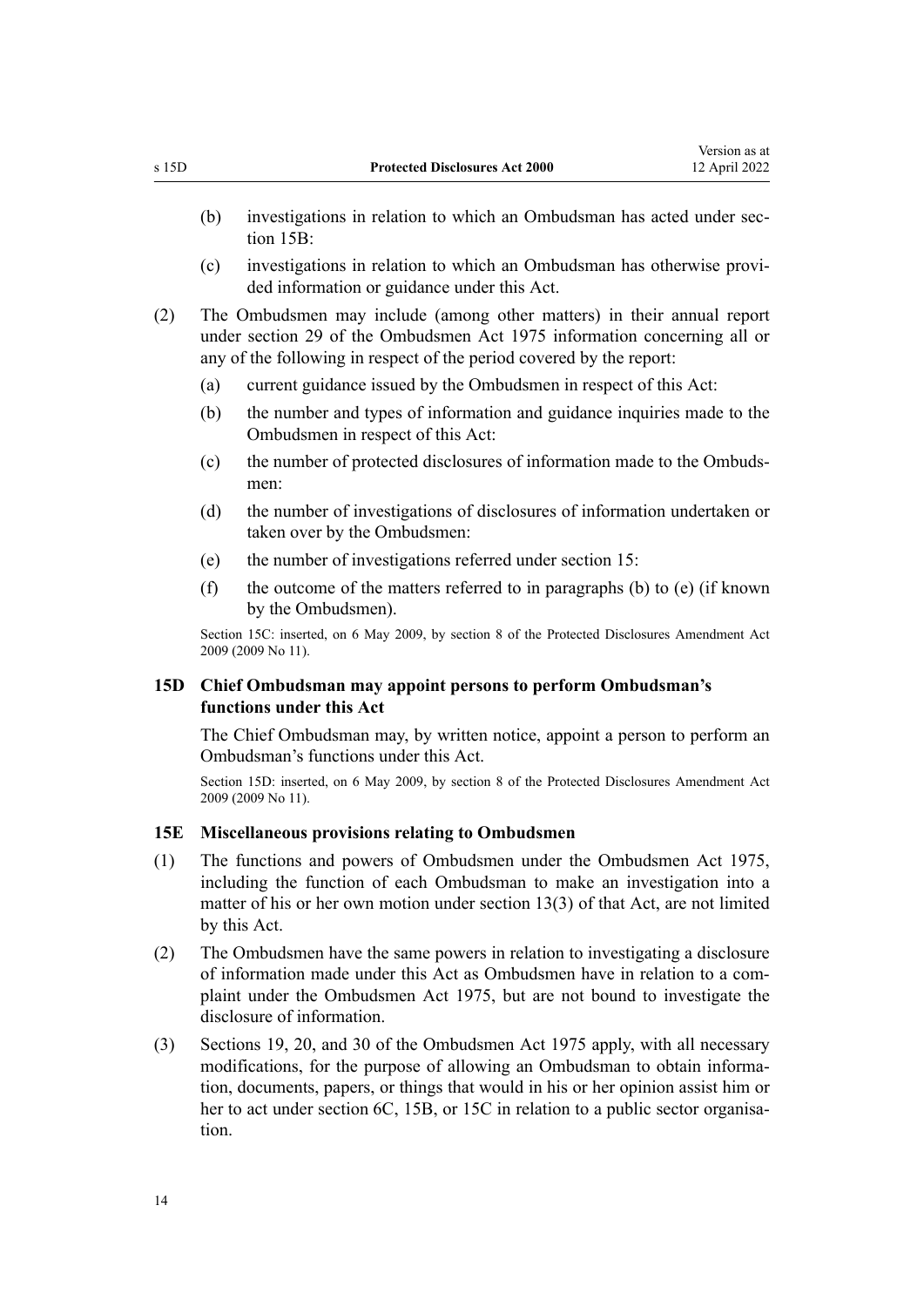<span id="page-14-0"></span>Section 15E: inserted, on 6 May 2009, by [section 8](http://legislation.govt.nz/pdflink.aspx?id=DLM1179921) of the Protected Disclosures Amendment Act 2009 (2009 No 11).

## *Reference from one appropriate authority to another of information disclosed*

Heading: inserted, on 6 May 2009, by [section 9](http://legislation.govt.nz/pdflink.aspx?id=DLM1179929) of the Protected Disclosures Amendment Act 2009 (2009 No 11).

# **16 Reference from one appropriate authority to another of information disclosed**

- (1) Where an appropriate authority to whom a protected disclosure of information is made considers, after consultation with another appropriate authority, that the information disclosed can be more suitably and conveniently investigated by that other appropriate authority, the appropriate authority to whom the infor‐ mation is disclosed may refer that information to that other appropriate authority.
- (2) Where, under subsection (1), information is referred from one appropriate authority to another, the appropriate authority to whom the information has been referred must promptly notify the person by whom the protected disclosure of information was made that the information disclosed has been so referred.
- (3) A protected disclosure of information does not, by reason of the information being referred under subsection (1), cease to be a protected disclosure of information.
- (4) Nothing in this section prevents a protected disclosure of information being transferred from one appropriate authority to another on more than 1 occasion.

# *Protections*

# **17 Personal grievance**

- (1) Where an employee who makes a protected disclosure of information under this Act claims to have suffered retaliatory action from his or her employer or former employer, that employee,—
	- (a) if that retaliatory action consists of or includes dismissal, may have a personal grievance, for the purposes of paragraph (a) of [section 103\(1\)](http://legislation.govt.nz/pdflink.aspx?id=DLM60322) of the Employment Relations Act 2000, because of a claim of unjustifia‐ ble dismissal, and [Part 9](http://legislation.govt.nz/pdflink.aspx?id=DLM60316) of that Act applies accordingly; and
	- (b) if that retaliatory action consists of action other than dismissal or includes an action in addition to dismissal, may have a personal grievance, for the purposes of paragraph (b) of [section 103\(1\)](http://legislation.govt.nz/pdflink.aspx?id=DLM60322) of the Employment Relations Act 2000, because of a claim described in that paragraph, and [Part 9](http://legislation.govt.nz/pdflink.aspx?id=DLM60316) of that Act applies accordingly.
- (2) This section applies only to employees within the meaning of the [Employment](http://legislation.govt.nz/pdflink.aspx?id=DLM58316) [Relations Act 2000](http://legislation.govt.nz/pdflink.aspx?id=DLM58316).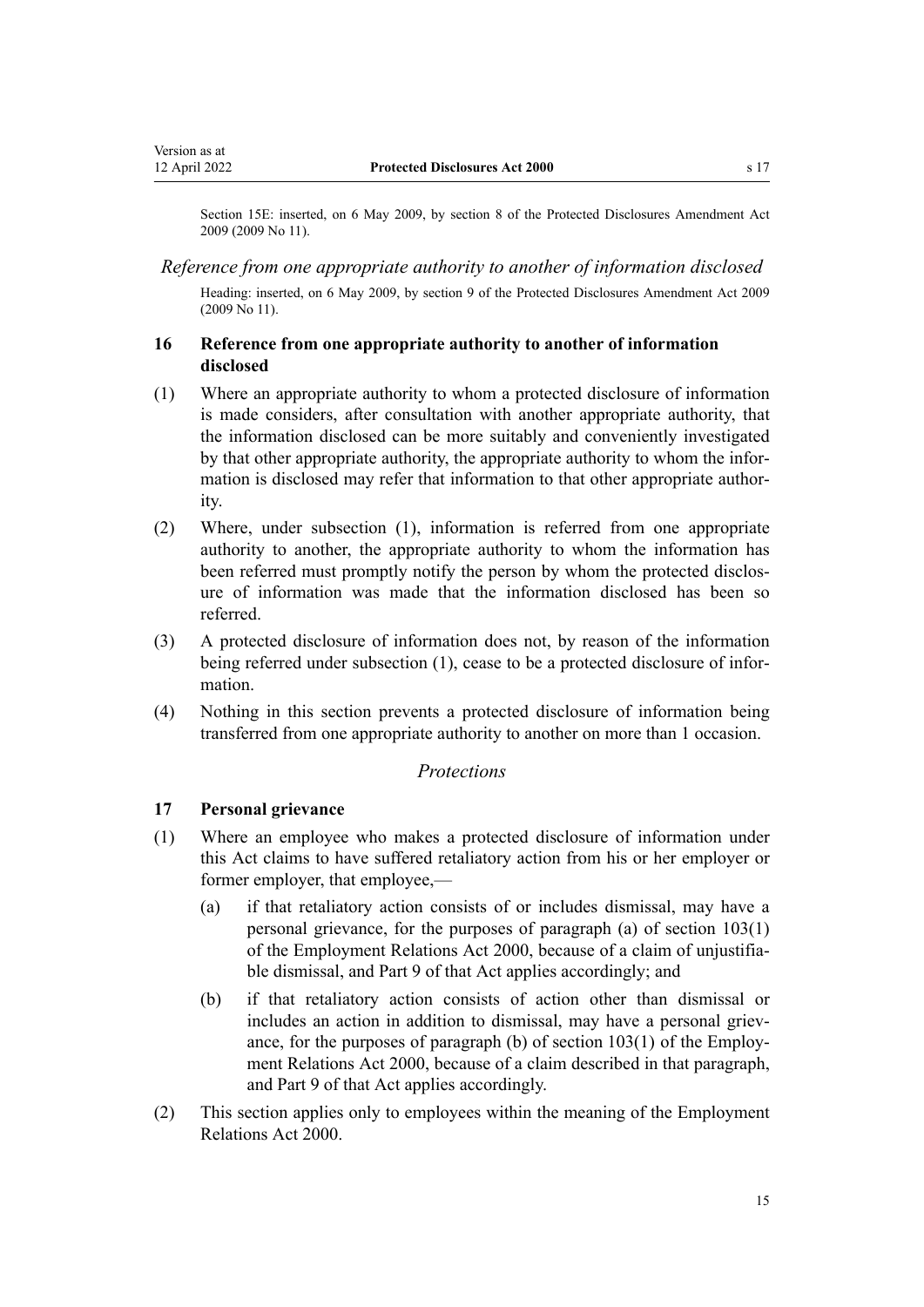<span id="page-15-0"></span>Section 17: substituted, on 2 October 2000, by [section 240](http://legislation.govt.nz/pdflink.aspx?id=DLM61487) of the Employment Relations Act 2000 (2000 No 24).

## **18 Immunity from civil and criminal proceedings**

- (1) No person who—
	- (a) makes a protected disclosure of information; or
	- (b) refers a protected disclosure of information to an appropriate authority for investigation—

is liable to any civil or criminal proceeding or to a disciplinary proceeding by reason of having made or referred that disclosure of information.

(2) Subsection (1) applies despite any prohibition of or restriction on the disclosure of information under any enactment, rule of law, contract, oath, or practice.

# **19 Confidentiality**

- (1) Every person to whom a protected disclosure is made or referred must use his or her best endeavours not to disclose information that might identify the per‐ son who made the protected disclosure unless—
	- (a) that person consents in writing to the disclosure of that information; or
	- (b) the person who has acquired knowledge of the protected disclosure reasonably believes that disclosure of identifying information—
		- (i) is essential to the effective investigation of the allegations in the protected disclosure; or
		- (ii) is essential to prevent serious risk to public health or public safety or the environment; or
		- (iii) is essential having regard to the principles of natural justice.
- (2) A request for information under the [Official Information Act 1982](http://legislation.govt.nz/pdflink.aspx?id=DLM64784) or under the [Local Government Official Information and Meetings Act 1987](http://legislation.govt.nz/pdflink.aspx?id=DLM122241) (other than one made by a constable for the purpose of investigating an offence) may be refused, as contrary to this Act, if it might identify a person who has made a protected disclosure.
- (3) An Ombudsman may—
	- (a) provide information and guidance to organisations and employees concerning the circumstances in which anonymous disclosures of information may be made under this Act; and
	- (b) otherwise provide advice and assistance to organisations and other per‐ sons in relation to the duty specified in subsection (1).

Section 19(2): amended, on 6 May 2009, by [section 10\(1\)](http://legislation.govt.nz/pdflink.aspx?id=DLM1179931) of the Protected Disclosures Amendment Act 2009 (2009 No 11).

Section 19(2): amended, on 1 October 2008, pursuant to section  $116(a)(ii)$  of the Protected Disclosures Amendment Act 2009 (2008 No 72).

Section 19(3): added, on 6 May 2009, by [section 10\(2\)](http://legislation.govt.nz/pdflink.aspx?id=DLM1179931) of the Protected Disclosures Amendment Act 2009 (2009 No 11).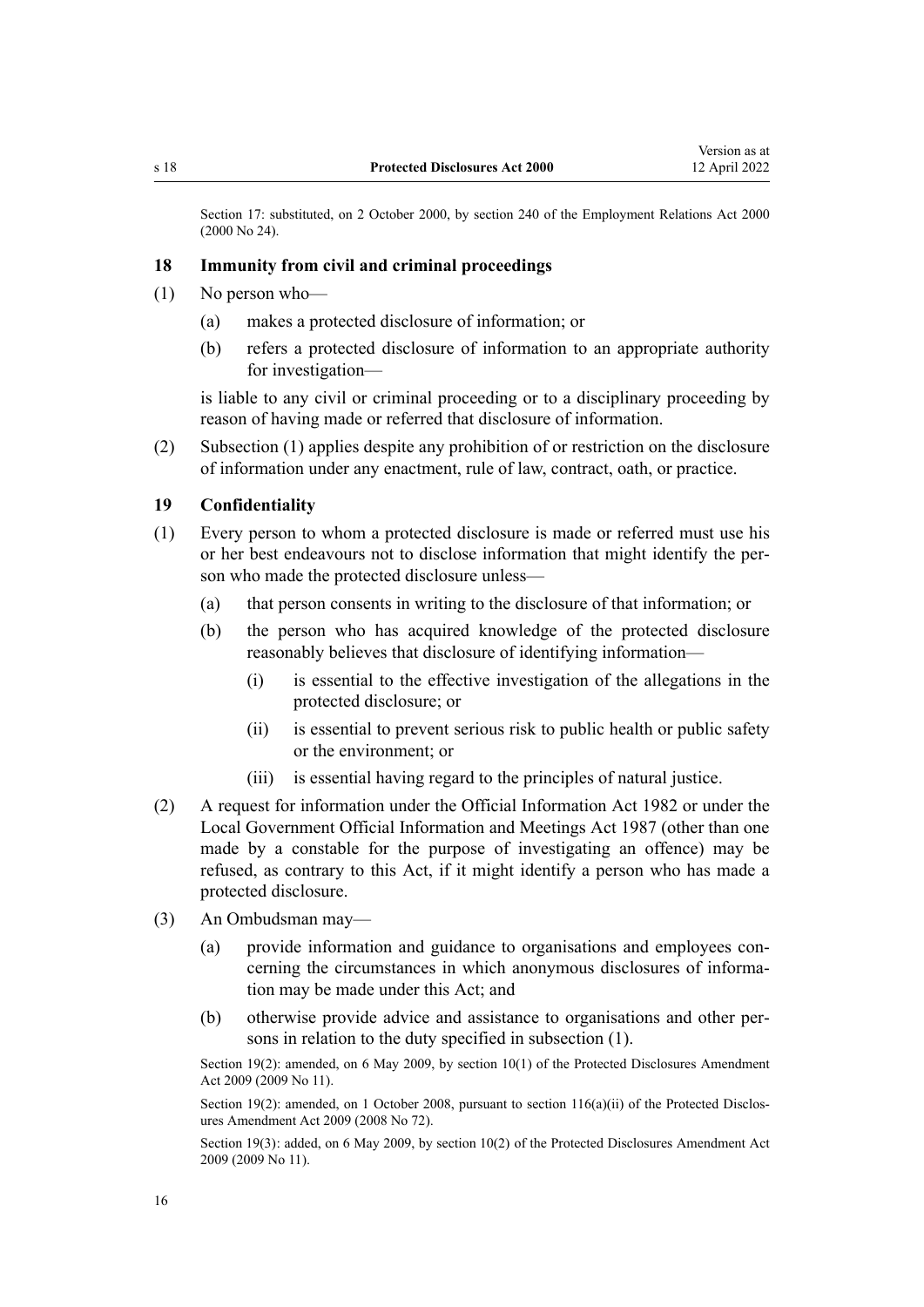# <span id="page-16-0"></span>**19A Protections extend to volunteers of supporting information**

- (1) The protections conferred by [sections 17 to 19](#page-14-0) apply, with all necessary modifications, to a person who volunteers supporting information as if the information were a protected disclosure of information.
- (2) In this section, a person volunteers supporting information if the person—
	- (a) provides information, in support of a protected disclosure of information made by another person, to—
		- (i) a person investigating the disclosure; or
		- (ii) the person who made the disclosure; and
	- (b) is an employee of the organisation in respect of which the disclosure was made; and
	- (c) wishes to provide the supporting information so that the serious wrong‐ doing can be investigated.
- (3) However, a person does not volunteer supporting information if the person pro‐ vides the supporting information only after being—
	- (a) required to do so under any enactment, rule of law, or contract for the purposes of the investigation; or
	- (b) approached during the course of the investigation by, or on behalf of, the person investigating the matter.

Section 19A: inserted, on 6 May 2009, by [section 11](http://legislation.govt.nz/pdflink.aspx?id=DLM1179932) of the Protected Disclosures Amendment Act 2009 (2009 No 11).

# *Miscellaneous provisions*

## **20 False allegations**

The protections conferred by this Act and by section  $66(1)(a)$  of the Human Rights Act 1993 do not apply where the person who makes a disclosure of information makes an allegation known to that person to be false or otherwise acts in bad faith.

# **21 Other protections preserved**

This Act does not limit any protection, privilege, immunity, or defence, whether statutory or otherwise, relating to the disclosure of information.

# **22 Legal professional privilege**

- (1) Nothing in this Act authorises a person to disclose information protected by legal professional privilege.
- (2) A disclosure of such information is not a protected disclosure for the purposes of this Act.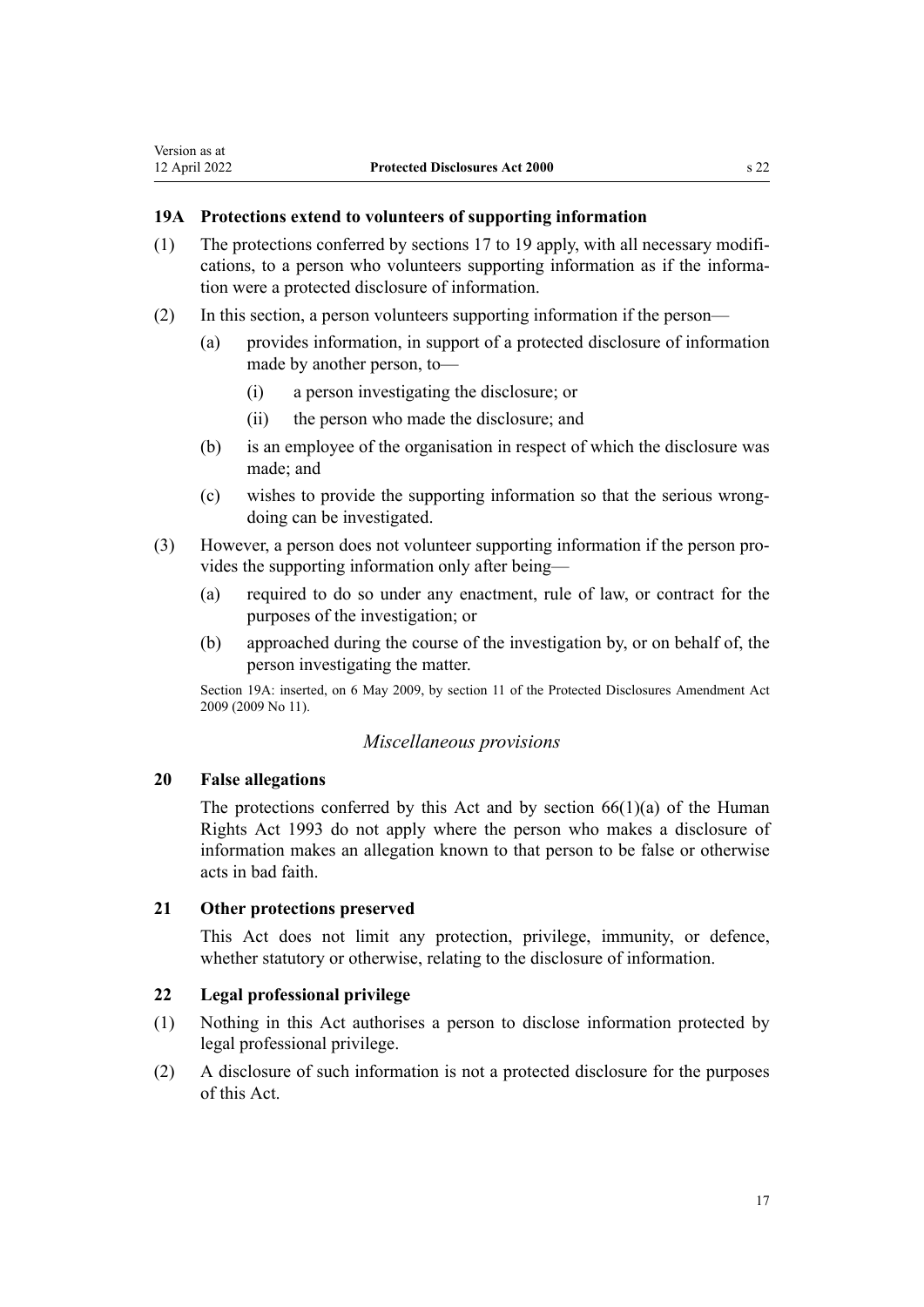# <span id="page-17-0"></span>**23 No contracting out of Act**

- (1) This Act has effect despite any provision to the contrary in any agreement or contract.
- (2) Any provision in any agreement or contract that purports to require an employee to withdraw or abandon a disclosure of information made under this Act is of no effect.

Section 23: substituted, on 6 May 2009, by [section 12](http://legislation.govt.nz/pdflink.aspx?id=DLM1179934) of the Protected Disclosures Amendment Act 2009 (2009 No 11).

## **24 Review of operation of Act**

# *[Repealed]*

Section 24: repealed, on 6 May 2009, by [section 12](http://legislation.govt.nz/pdflink.aspx?id=DLM1179934) of the Protected Disclosures Amendment Act 2009 (2009 No 11).

# *Amendment to Human Rights Act 1993*

# **25 Victimisation**

*Amendment(s) incorporated in the [Act\(s\).](http://legislation.govt.nz/pdflink.aspx?id=DLM304658)*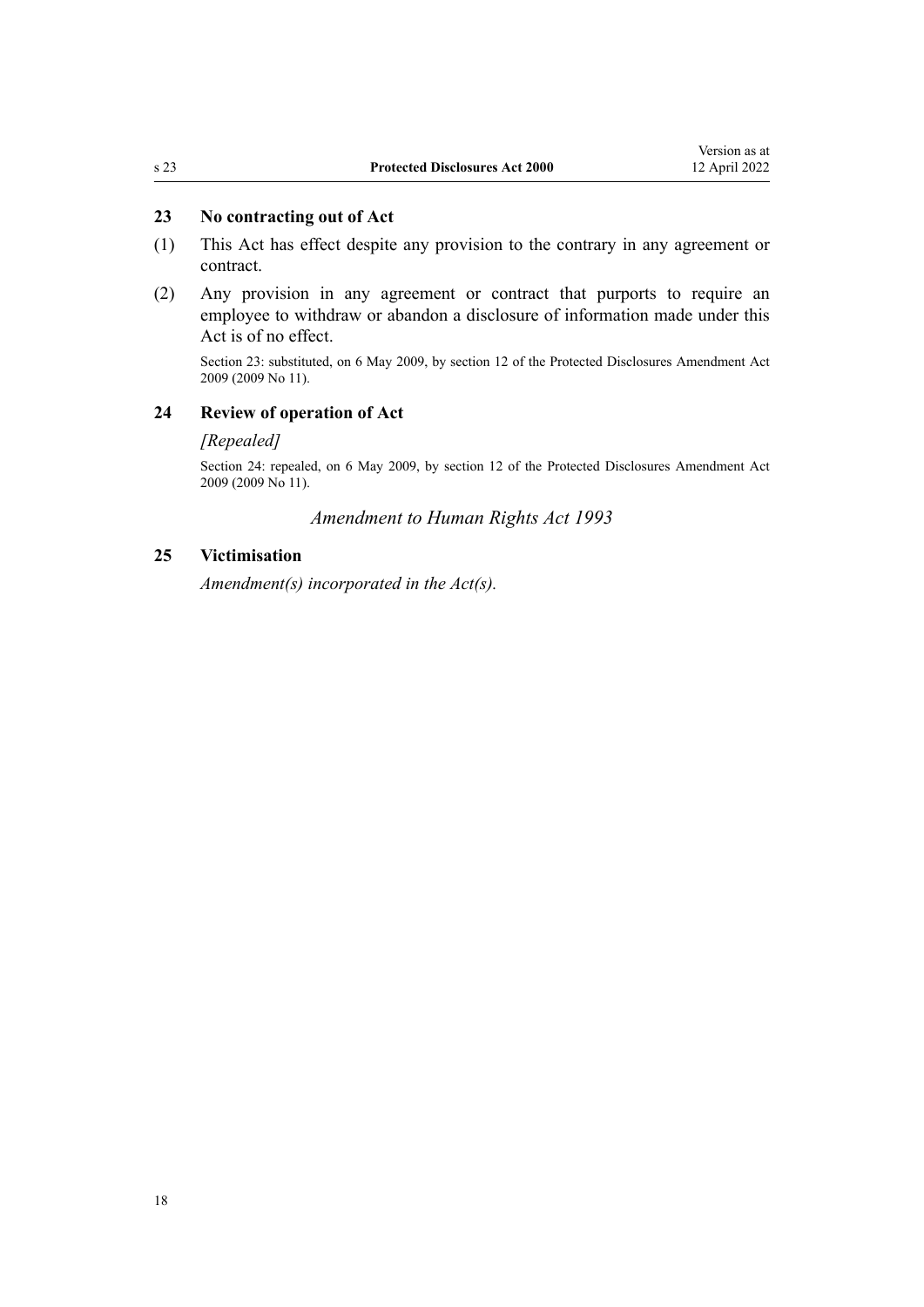# **Protected Disclosures Amendment Act 2009**

| Public Act     | 2009 No 11    |
|----------------|---------------|
| Date of assent | 5 May 2009    |
| Commencement.  | see section 2 |

#### **1 Title**

Version as at<br>12 April 2022

This Act is the [Protected Disclosures Amendment Act 2009.](http://legislation.govt.nz/pdflink.aspx?id=DLM1179900)

# **2 Commencement**

This Act comes into force on the day after the date on which it receives the Royal assent.

# **Part 2 Transitional provision**

# **13 Transitional provision**

The amendments made by this Act apply to disclosures of information made after the commencement of this Act.